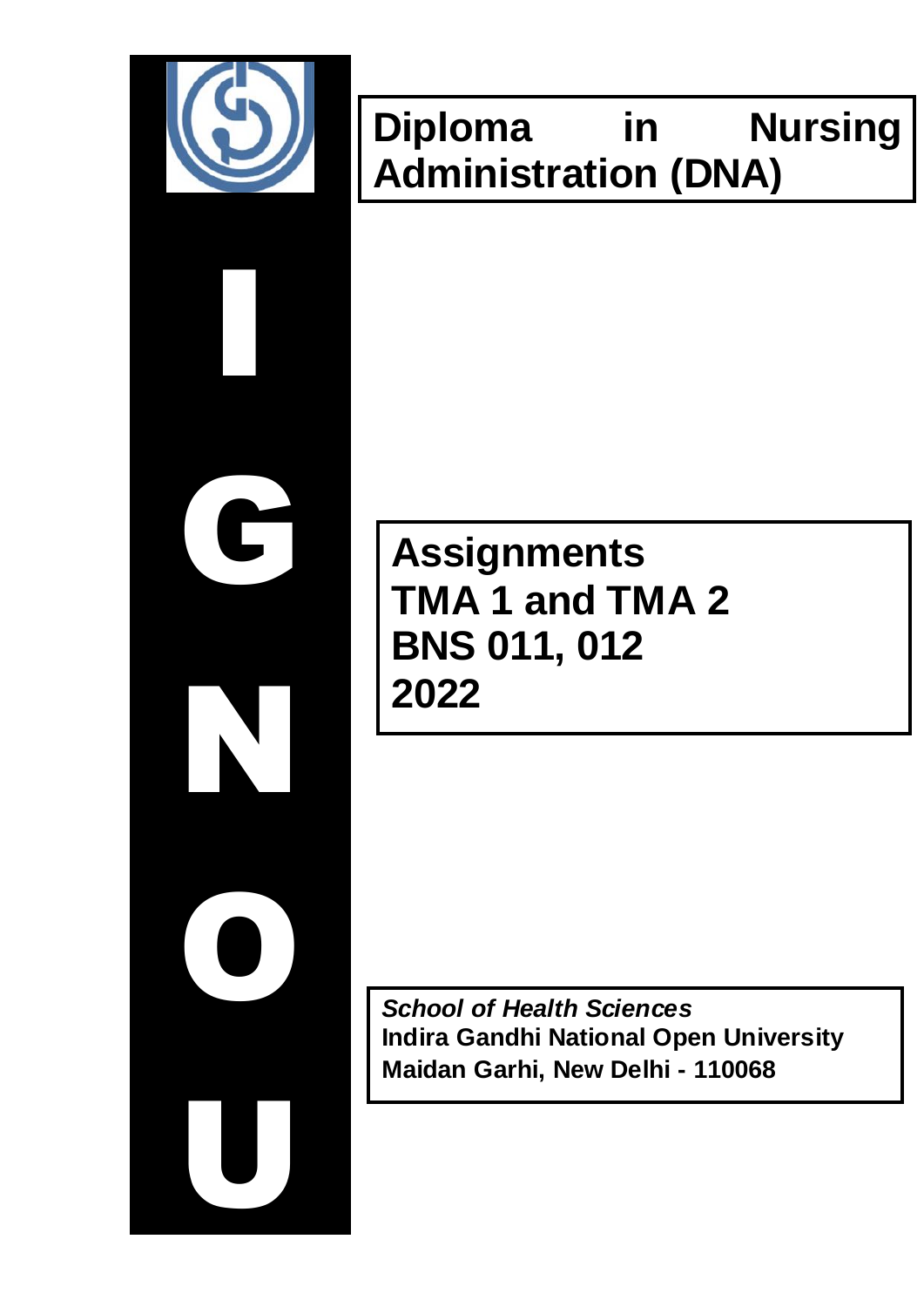#### Dear Student,

Assignments are compulsory for completing the theory course. Please note that you are required to score 50% marks in the each assignments separately. The assignments carry a weightage of 30% marks towards the final evaluation in theory component and **submission of related assignment is a prerequisite** for appearing in theory term-end examination for respective course. The subject area of assignment and its last date of submission are mentioned below:

| оf<br><b>Date</b><br>Last | <b>Course Code</b>               | <b>Blocks Involved</b> | <b>Assignment Code</b>                       |
|---------------------------|----------------------------------|------------------------|----------------------------------------------|
| <b>Submission</b>         |                                  |                        |                                              |
| 31 August, 2022           | <b>BNS-011</b>                   | 1, 2                   | <b>BNS-011/TMA-1</b>                         |
|                           | <b>BNS-012</b>                   | 1, 2                   | <b>BNS-012/TMA-1</b>                         |
| 30 September, 2022        | <b>BNS-011</b><br><b>BNS-012</b> | 3, 4<br>3, 4           | <b>BNS-011/TMA-2</b><br><b>BNS-012/TMA-2</b> |

Please take not of the following points before writing your assignment:

- Use only foolscap size paper for writing your responses. **Only hand written assignment**  will be accepted Typed or printed copies of assignment will not be accepted.
- Tie all the pages after numbering them carefully.
- Write the question number with each answer.
- **All the questions are compulsory.**
- Assignment will be evaluated out of 100 marks. Weightage is indicated in against each question.

## **Suggestions for writing an assignment:**

Read the assignment carefully. Scan through the whole material of the course, answers may be linked within the blocks/units and some questions are applied type based on your theory blocks. Draw a rough outline of your answer in your words. Support your answer with examples from your clinical / community experience. Make a logical order. Then write your answer neatly and submit. Give illustrations and tables wherever necessary. **Your may keep a Xerox copy of the answer sheets for future reference.** Do not from print material.

Answer both the assignments in separate sheets. On the first page of the assignment response sheet, write the course code, course title, assignment code, name of your Programme Study Centre (PSC) and date of submission. Your Enrollment no, Name and Full Address should be mentioned in the top right corner of the first page. The first page of your response sheet looks like the format given below: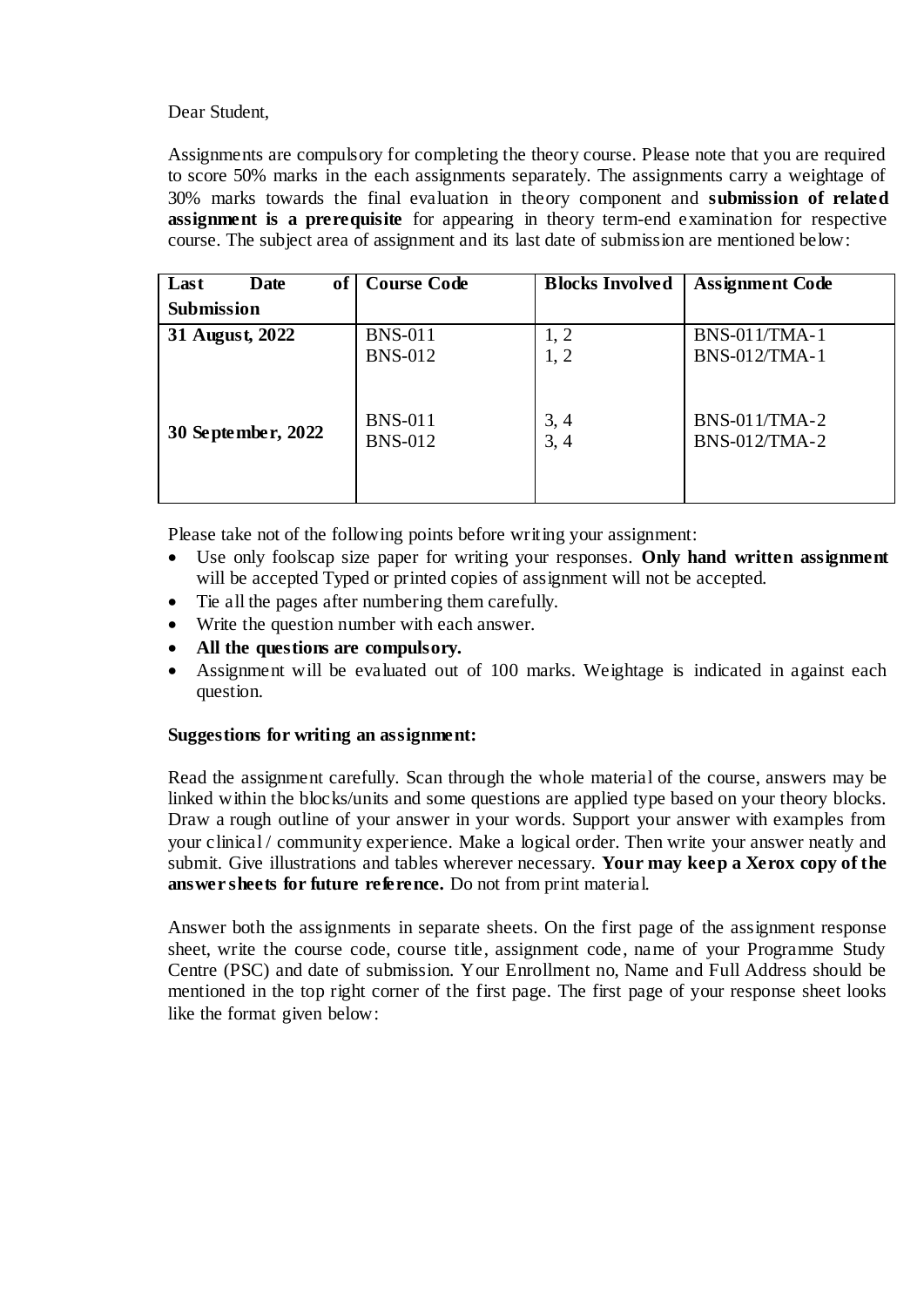| Course     |             |  |
|------------|-------------|--|
|            |             |  |
| Course     | Title:      |  |
|            |             |  |
| Assignment |             |  |
|            |             |  |
| PSC:       |             |  |
|            |             |  |
| Date<br>of | Submission: |  |
|            |             |  |

**Please submit the assignment offline or online (as per instructions) to your Programme Incharge of the Programme Study Centre allotted to you.**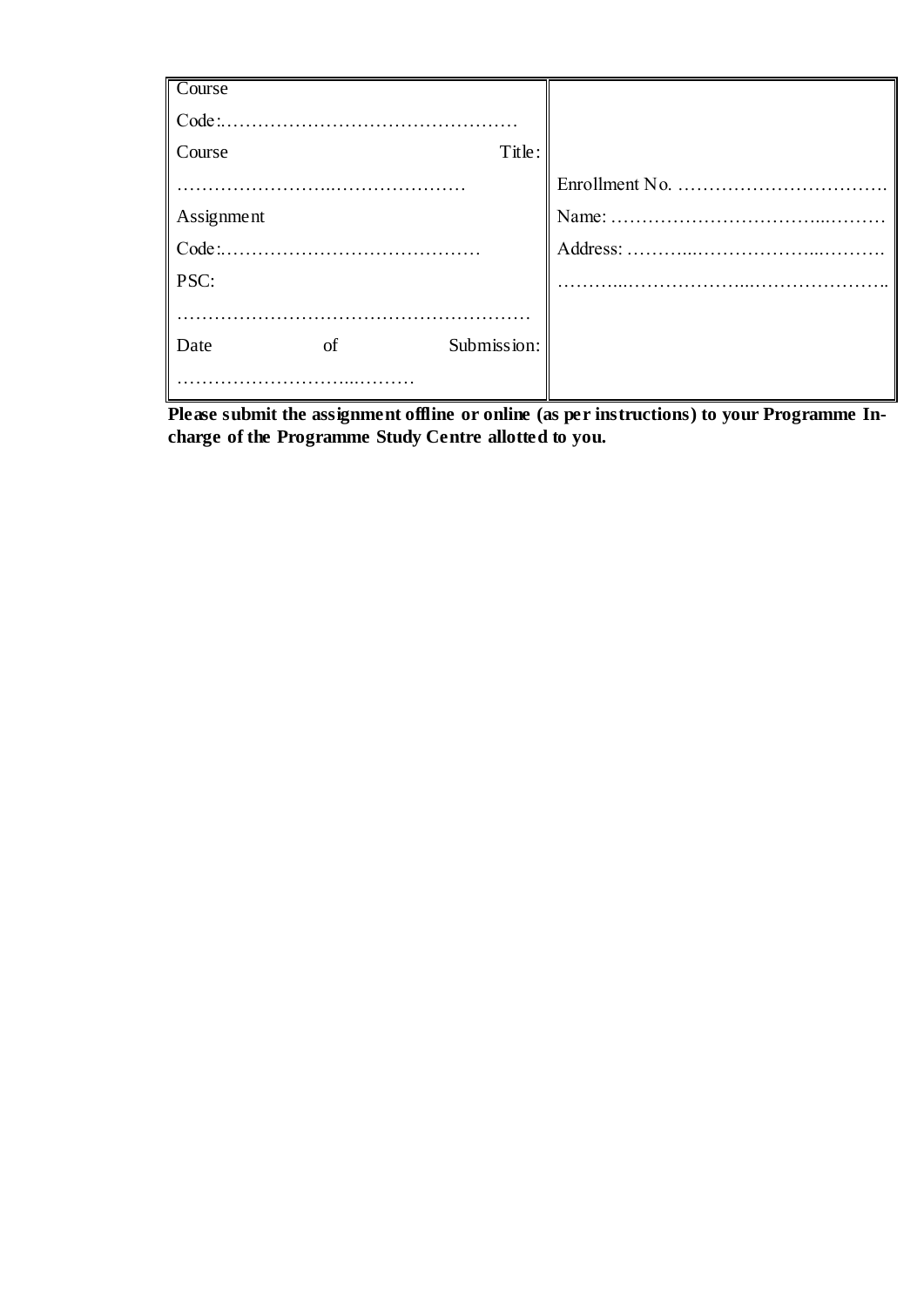## **PRINCIPLES AND PRACTICES OF NURSING ADMINISTRATION (BNS 011) ASSIGNMENT – TMA 1 Block- 1, 2**

**Programme Code: DNA Course Code: BNS 011 Assignment Code: BNS 011/TMA/1/2022 Maximum Marks – 100 Last date of Submission: August 31, 2022**

#### **Note: Support all questions with example from hospital and attach copy of documents if mentioned from the hospital.**

- 1. a. Explain the elements of administration and support answer with examples. b. Collect advertisement for the post of staff nurse and analyse strengths and points to be improved. **(10+10=20)**
- 2. a. Describe the roles and responsibilities of Nursing Superintendant or Deputy Nursing Superintendent of your hospital.
	- b. Critically analyse and give strengths and weaknesses of job responsibilities.

**(10+5=15)**

3. a. List the various services provided by your hospital. b. Describe the role of nursing department in the hospital. c. Identify the challenges faced by Nursing Superintendent / Deputy Nursing Superintend in the hospital to manage nursing department. **(5+5+10=20)**

## 4. Describe the following related to management of nursing services unit:

- a. Factors influencing the quality of patient care
- b. Factors influencing ward management
- c. Methods of assignment for nursing care

**(5+5+5=15)**

- 5. Write short notes on the following: **(6x5=30)**
	- a. Scope of nursing administration
	- b. Classical theory of administration
	- c. Maslow's hierarchy of needs
	- d. Health System in India at national level
	- e. Need and structure of Nursing Directorate at State level
	- f. Planning process in nursing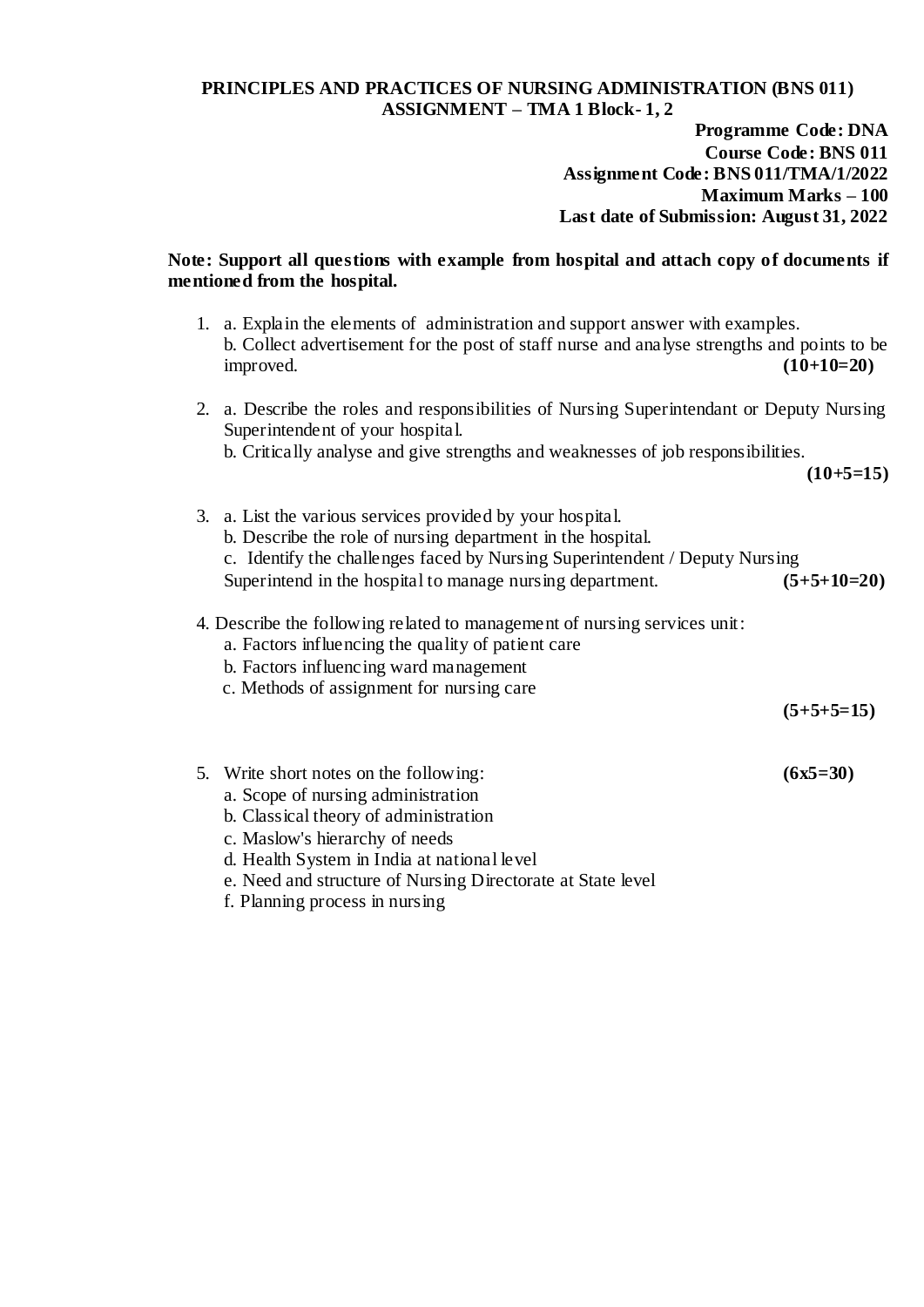## **PRINCIPLES AND PRACTICES OF NURSING ADMINISTRATION (BNS 011) ASSIGNMENT – TMA 2 Block- 3, 4**

**Programme Code: DNA Course Code: BNS 011 Assignment Code: BNS 011/TMA/2/2022 Maximum Marks – 100 Last date of Submission: September 30, 2022**

#### **Note: Support all questions with example and copy of documents if mentioned from the hospital/institution.**

|    | 1. a. List essential characteristics of good nursing service administration.<br>b. Explain the following basic requisites for nursing service department:<br>i. Policies and administrative manuals 9attach sample from hospital)<br>ii. Job description and job specification (attach job description of nursing officer i.e.<br>staff nurse.                        | $(4+8+8=20)$  |
|----|-----------------------------------------------------------------------------------------------------------------------------------------------------------------------------------------------------------------------------------------------------------------------------------------------------------------------------------------------------------------------|---------------|
|    | 2. a. List importance of staffing.<br>b. Explain process of staffing with the help of flow diagram.<br>c. Describe the factors affecting staffing in the hospital/                                                                                                                                                                                                    | $(5+5+5=15)$  |
| 3. | a. List the need of performance appraisal.<br>b. Explain the techniques of performance appraisal.<br>c. Collect performance appraisal (Annual Confidential Report) form filled by you and fill it<br>for your junior staff and give comments for improvement of the format.                                                                                           | $(5+5+10=20)$ |
|    | 4. Describe the following related to staff development of nurses in the hospital:<br>a. Definition and need of staff development<br>Types of staff development programmes<br>$\mathbf{b}$ .<br>Steps of organising staff development<br>c.                                                                                                                            | $(3+4+8=15)$  |
|    | 5. Write short notes on the following:<br>Various records maintained by nursing service department<br>a.<br>b. Factors considered for patient care in the ward<br>c. Nursing audit, its advantages and disadvantages<br>d. Need and areas of clinical specialty in nursing<br>Scope for nursing practice and education<br>e.<br>Career opportunities for nurses<br>f. | $(6x5=30)$    |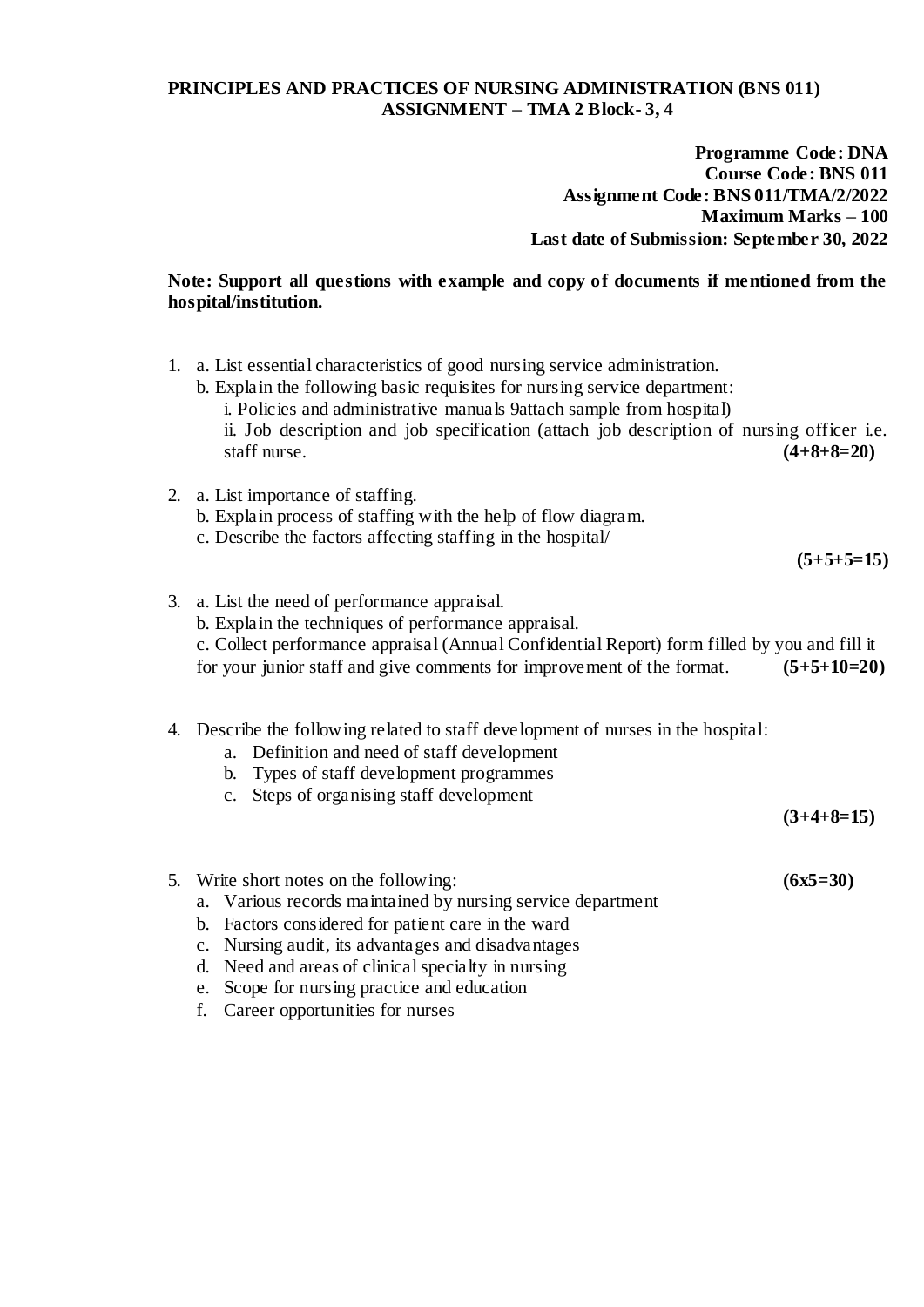# **MANAGEMENT OF EDUCATIONAL INSTITUTE, HOSPITAL AND COMMUNITY (BNS 012) ASSIGNMENT – TMA 1 Block- 1, 2**

**Programme Code: DNA Course Code: BNS 012 Assignment Code: BNS 012/TMA/1/2022 Maximum Marks – 100 Last date of Submission: August 31, 2022**

#### **Note: Support all questions with example and copy of documents if mentioned from the hospital/institution.**

1. a. List importance of curriculum administration. b. Explain the factors influencing curriculum development. c. Describe the steps in curriculum construction. **(4+6+10=20)** 2. a. List the responsibilities of governing body of college or school of nursing. b. Download guidelines and minimum requirements for establishing GNM School of Nursing from Indian Nursing Council website(https://indiannursingcouncil.org/uploads/pdf/16001691603883619785f60a4c8a 9e0d.pdf) and give your comments.

**(5+10=15)**

- 3. a. Explain the meaning and need of supervision. b. Describe the qualities of a good supervisor with example from the hospital. c. Describe the various tools and techniques used by a nurse administrator for supervision. **(5+5+10=20) (5+5+10=20)**
- 4. Describe the following related to guidance and counselling of nurses by nurse administrator:
	- a. Principles of guidance and counselling
	- b. Types of guidance support with examples.
	- c. Describe phases of counselling.

**(4+8+3=15)**

- 5. Write short notes on the following: **(6x5=30)**
	- a. Orientation programme for new students Importance and content
	- b. Student health services in college or school of nursing
	- c. Role of teacher in guidance and counselling of nursing students
	- d. Supervision and counselling of teachers / faculty in teaching institutions
	- e. Problems faced by nurses administrator during guidance and counselling
	- f. Methods used and role of nurse administrator in stress management of nurses in the hospital